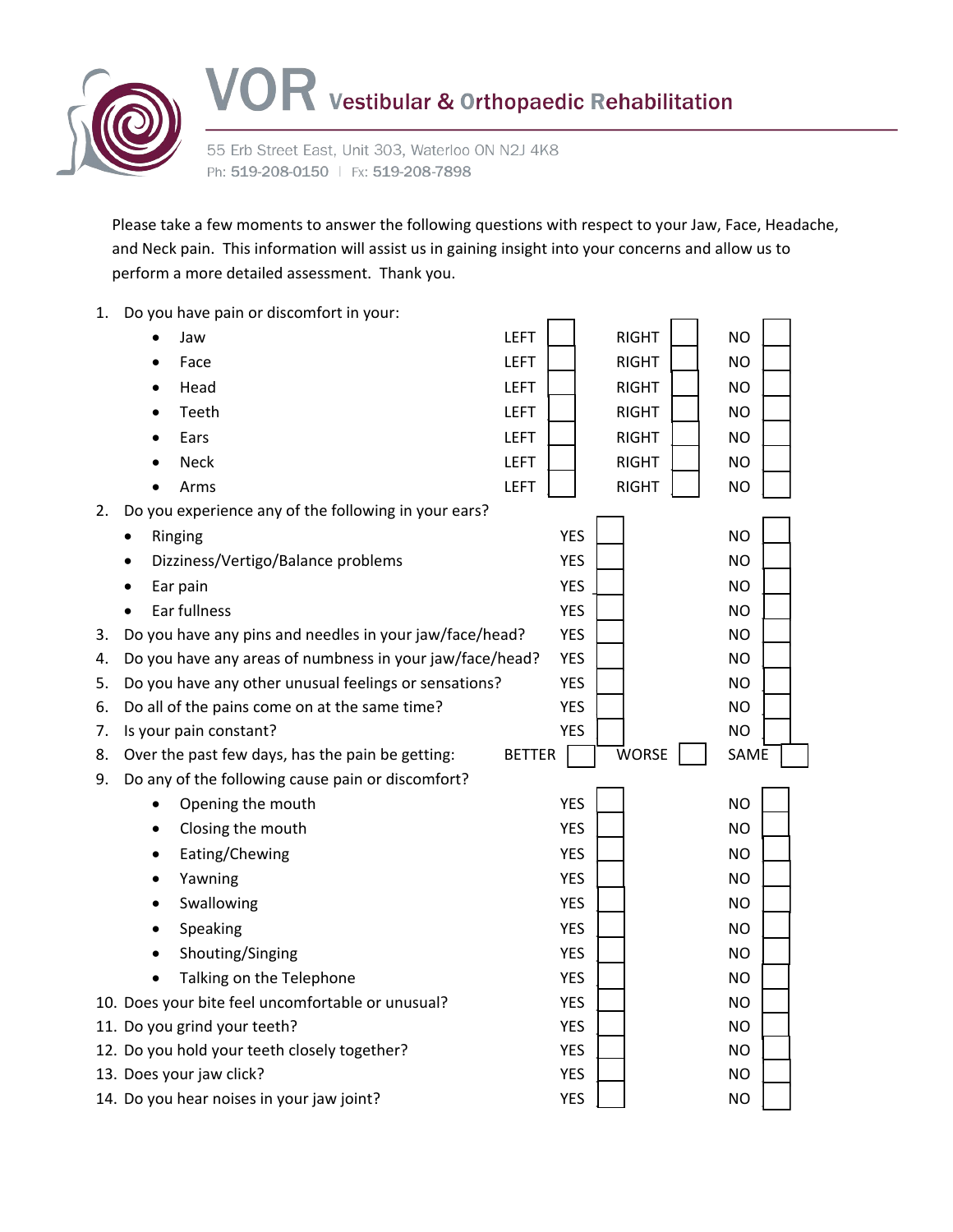| 15. Does your jaw ever:                                                   |                                                                       |            |              |  |  |  |
|---------------------------------------------------------------------------|-----------------------------------------------------------------------|------------|--------------|--|--|--|
|                                                                           | Get stuck?                                                            | <b>YES</b> | <b>NO</b>    |  |  |  |
|                                                                           | Lock?                                                                 | <b>YES</b> | <b>NO</b>    |  |  |  |
|                                                                           | Go out?                                                               | <b>YES</b> | <b>NO</b>    |  |  |  |
|                                                                           | 16. Does jaw pain wake you at night?                                  | <b>YES</b> | <b>NO</b>    |  |  |  |
|                                                                           | 17. Does the pain feel better after a night's rest?                   | <b>YES</b> | <b>NO</b>    |  |  |  |
|                                                                           | 18. Do you have joint stiffness in the morning?                       | <b>YES</b> | <b>NO</b>    |  |  |  |
|                                                                           | 19. Does the pain vary throughout the day?                            | <b>YES</b> | <b>NO</b>    |  |  |  |
|                                                                           | 20. Does the pain increase steadily as the day goes on?               | <b>YES</b> | <b>NO</b>    |  |  |  |
|                                                                           | 21. Does the pain depend on the activity you are doing?               | <b>YES</b> | <b>NO</b>    |  |  |  |
|                                                                           | 22. Do you have difficulty chewing hard foods?                        | <b>YES</b> | <b>NO</b>    |  |  |  |
|                                                                           | 23. Do you prefer to chew food on one side versus the other? If yes,  | LEFT       | <b>RIGHT</b> |  |  |  |
|                                                                           | Does chewing food on the opposite side increase your pain?            | <b>YES</b> | <b>NO</b>    |  |  |  |
|                                                                           | 24. Have you ever had any injury to your:                             |            |              |  |  |  |
|                                                                           | Jaw                                                                   | <b>YES</b> | <b>NO</b>    |  |  |  |
|                                                                           | Head                                                                  | <b>YES</b> | <b>NO</b>    |  |  |  |
| $\bullet$                                                                 | <b>Neck</b>                                                           | <b>YES</b> | <b>NO</b>    |  |  |  |
|                                                                           | 25. Have you been involved in a motor vehicle accident with injuries? | <b>YES</b> | <b>NO</b>    |  |  |  |
| 26. Do you do any of the following?                                       |                                                                       |            |              |  |  |  |
| $\bullet$                                                                 | Chew gum                                                              | <b>YES</b> | <b>NO</b>    |  |  |  |
|                                                                           | Bite your nails/pen                                                   | <b>YES</b> | <b>NO</b>    |  |  |  |
| ٠                                                                         | Chew your hair                                                        | <b>YES</b> | <b>NO</b>    |  |  |  |
| ٠                                                                         | Rest your chin on your hand                                           | <b>YES</b> | <b>NO</b>    |  |  |  |
|                                                                           | Smoke                                                                 | <b>YES</b> | <b>NO</b>    |  |  |  |
|                                                                           | Breathe mostly through your mouth                                     | <b>YES</b> | <b>NO</b>    |  |  |  |
| 27. Have you recently been seen by any of the following for your problem? |                                                                       |            |              |  |  |  |
|                                                                           | Dentist                                                               | <b>YES</b> | <b>NO</b>    |  |  |  |
|                                                                           | Periodontist/Orthodontist/Endodontist                                 | <b>YES</b> | <b>NO</b>    |  |  |  |
|                                                                           | Other Physiotherapist                                                 | <b>YES</b> | <b>NO</b>    |  |  |  |
|                                                                           | Chiropractor                                                          | <b>YES</b> | <b>NO</b>    |  |  |  |
|                                                                           | Massage therapist                                                     | <b>YES</b> | <b>NO</b>    |  |  |  |
|                                                                           | 28. Do you use a night guard or dental appliance?                     | <b>YES</b> | <b>NO</b>    |  |  |  |
|                                                                           | Please describe:                                                      |            |              |  |  |  |
|                                                                           |                                                                       |            |              |  |  |  |
|                                                                           |                                                                       |            |              |  |  |  |

29. Have you had any X‐rays, CT scans, MRIs of the head/jaw/neck?

30. Please tell us about your dental history (previous surgeries, tooth extractions, root canals, ect.)

\_\_\_\_\_\_\_\_\_\_\_\_\_\_\_\_\_\_\_\_\_\_\_\_\_\_\_\_\_\_\_\_\_\_\_\_\_\_\_\_\_\_\_\_\_\_\_\_\_\_\_\_\_\_\_\_\_\_\_\_\_\_\_\_\_\_\_\_\_\_\_\_\_\_\_\_\_\_ \_\_\_\_\_\_\_\_\_\_\_\_\_\_\_\_\_\_\_\_\_\_\_\_\_\_\_\_\_\_\_\_\_\_\_\_\_\_\_\_\_\_\_\_\_\_\_\_\_\_\_\_\_\_\_\_\_\_\_\_\_\_\_\_\_\_\_\_\_\_\_\_\_\_\_\_\_\_

\_\_\_\_\_\_\_\_\_\_\_\_\_\_\_\_\_\_\_\_\_\_\_\_\_\_\_\_\_\_\_\_\_\_\_\_\_\_\_\_\_\_\_\_\_\_\_\_\_\_\_\_\_\_\_\_\_\_\_\_\_\_\_\_\_\_\_\_\_\_\_\_\_\_\_\_\_ \_\_\_\_\_\_\_\_\_\_\_\_\_\_\_\_\_\_\_\_\_\_\_\_\_\_\_\_\_\_\_\_\_\_\_\_\_\_\_\_\_\_\_\_\_\_\_\_\_\_\_\_\_\_\_\_\_\_\_\_\_\_\_\_\_\_\_\_\_\_\_\_\_\_\_\_\_ \_\_\_\_\_\_\_\_\_\_\_\_\_\_\_\_\_\_\_\_\_\_\_\_\_\_\_\_\_\_\_\_\_\_\_\_\_\_\_\_\_\_\_\_\_\_\_\_\_\_\_\_\_\_\_\_\_\_\_\_\_\_\_\_\_\_\_\_\_\_\_\_\_\_\_\_\_

• Please describe (length, type, purpose):